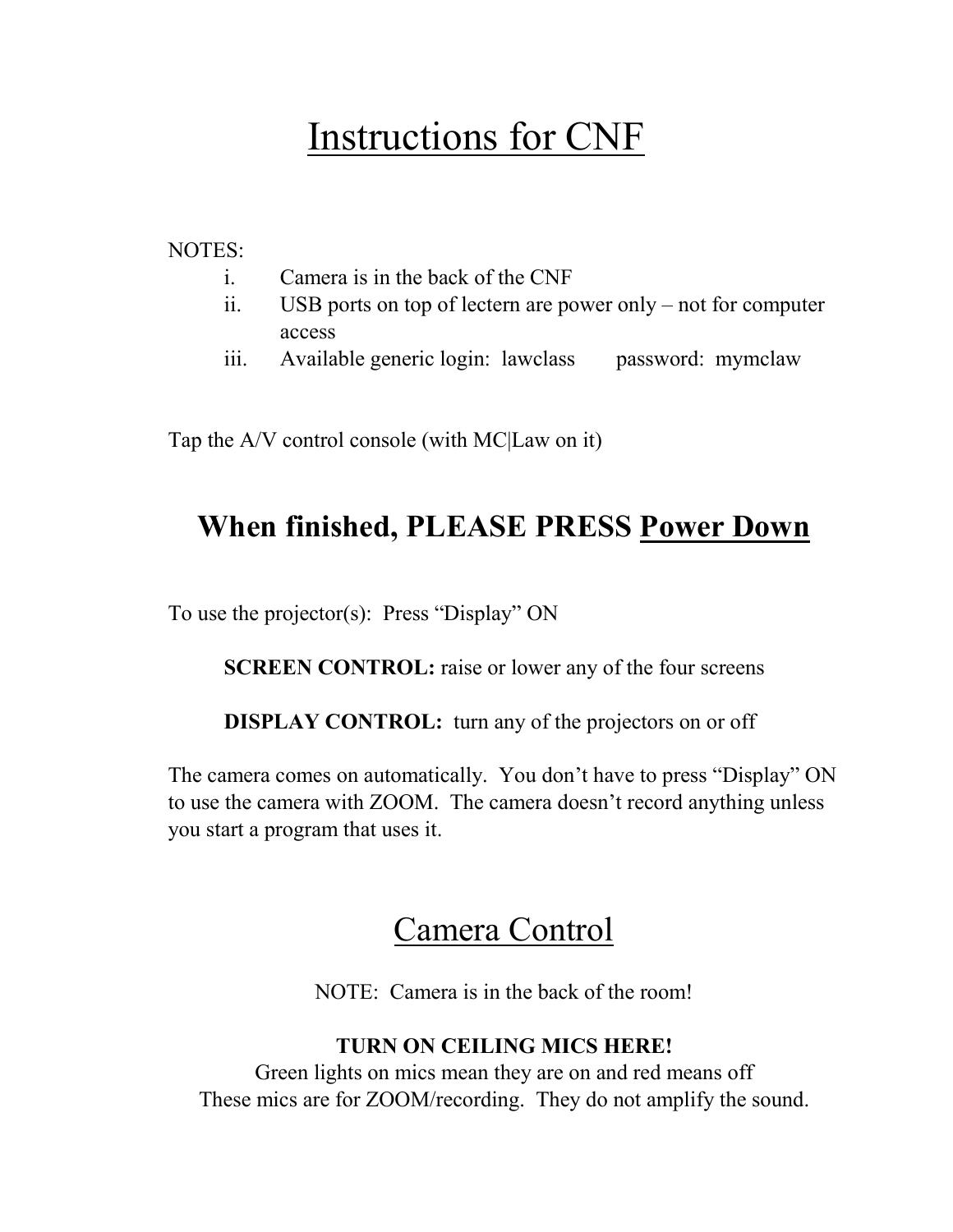Press the Camera Control button along the bottom of the A/V console To control the camera, you can press the controls on the console to move the image up, down, or zoom in and out.

The camera is only enabled in camera-specific applications like ZOOM.

#### **HOME BUTTON:** entire classroom **1 BUTTON:** lectern and main screen **2 BUTTON:** lectern **3 BUTTON:** lectern and side projector **4 BUTTON:** center stage / main screen **5 BUTTON:** main screen **6 BUTTON:** entire classroom

#### **Preset control buttons**

### Using laptop computers with A/V system

Laptops can be used with this system. There is an HDMI and a USB-C connector available to connect your laptop on the lectern. After attaching your laptop, select the connection you are using to connect your laptop from the selection along the top of the A/V console: HDMI; USB-C.

At the rear of the room there is a lectern with an HDMI connection that you can connect to a laptop. You can use this for an alternate source for display on the screens. See "Routing" for more information.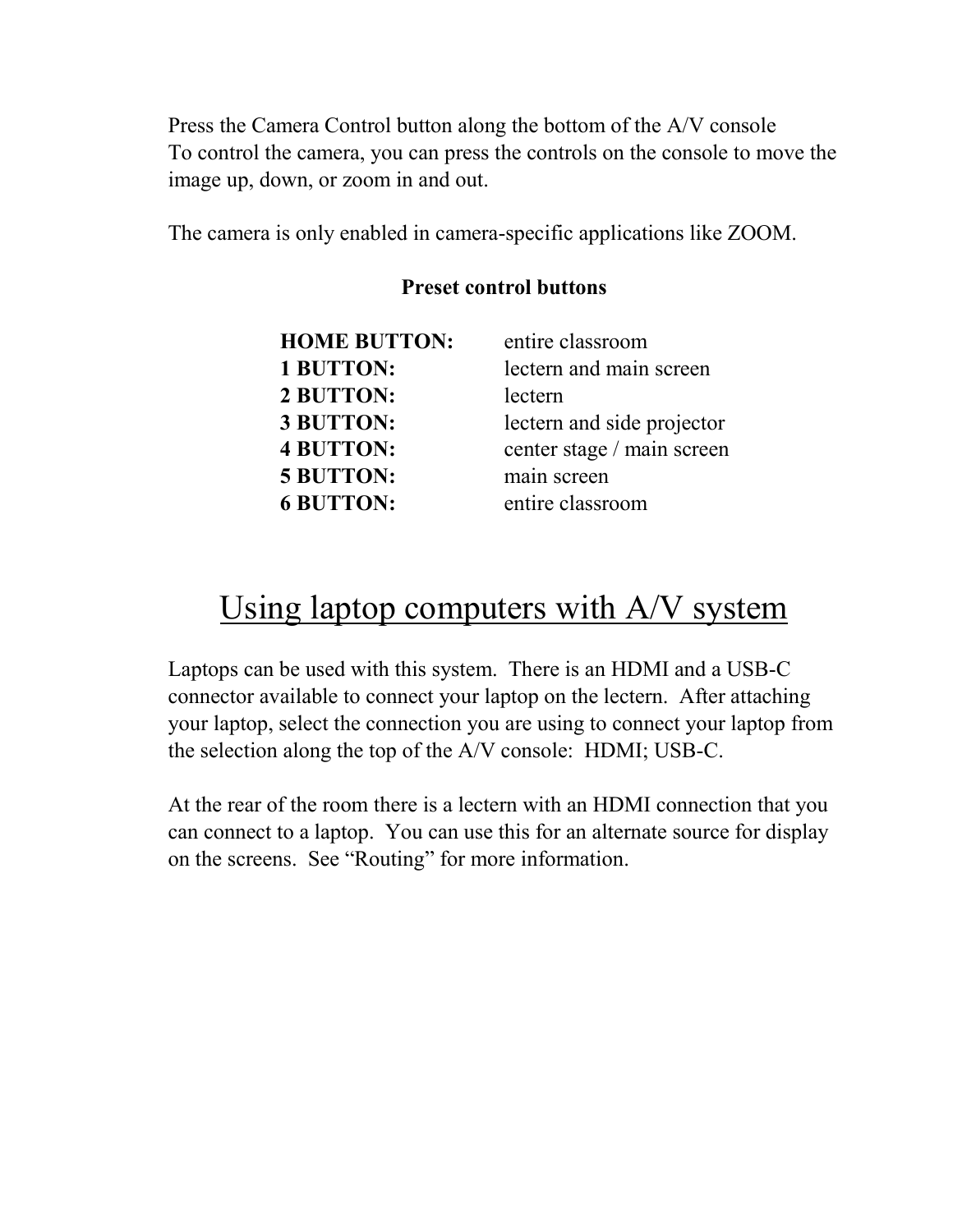# Routing

This is used to change the source for display on the screens. The options are:

- 1. Lectern on the stage at the front of the room
- 2. Rear the lectern at the rear of the room no computer, but there is an HDMI connector for a laptop
- 3. Signage this is the signage display seen on the monitors around campus

You can send any signal from 1, 2, or 3 to any of the screens.

# Audio Control

The master volume control is on the right side of the A/V console. The **Audio Control** button is underneath it.

Pressing **Audio Control** brings up a panel of labeled "sliders" with mute buttons underneath them. If the mute button is green, the audio from that source is muted.

The wireless mics are located in the drawer at the bottom of the inside of the lectern. They are labeled to match the "sliders" on the A/V console. Turn one on with the power button on the mic, and then un-mute the matching mute button. You can then adjust the volume of the mic as needed using the slider.

Note: The ceiling mics are not to amplify the sound in the room. They are for ZOOM / recording sessions to capture sound from the room. Thus they have no slider/mute button on this screen.